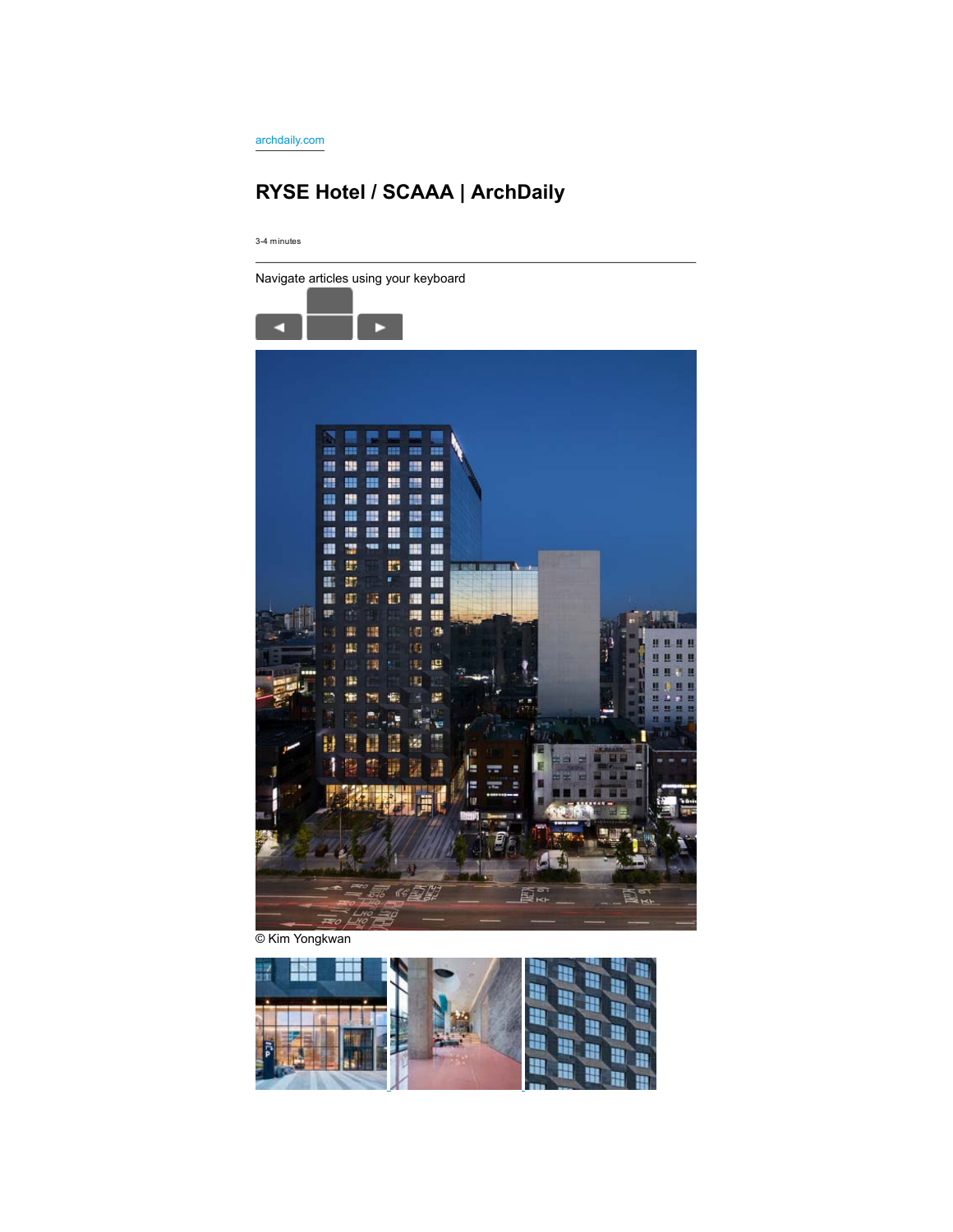

- **Architects**
- **Location**

130 Yanghwa-ro, Seogyo-dong, Mapo-gu, Seoul, South Korea

**Project Year**

2018

**Photographs**



© Kim Yongkwan

*Text description provided by the architects.* Designed by SCAAA, RYSE Seoul is a new Autograph Collection hotel in the bustling neighborhood of Hongdae, known for its creative energy and nightlife as well as its proximity to Hongik University. Containing 274 guest rooms on 20 above-ground floors, the new 314,500 sq.ft (29,219 sq.m) hotel replaces an existing high-rise business hotel which fronted onto the heavily trafficked Yangwha Road. Beneath the 26,180 sq.ft (2,432 sq.m) urban site, the hotel's design provides five floors for an art gallery, parking, loading and support functions. Construction of the hotel was completed in March of 2018.

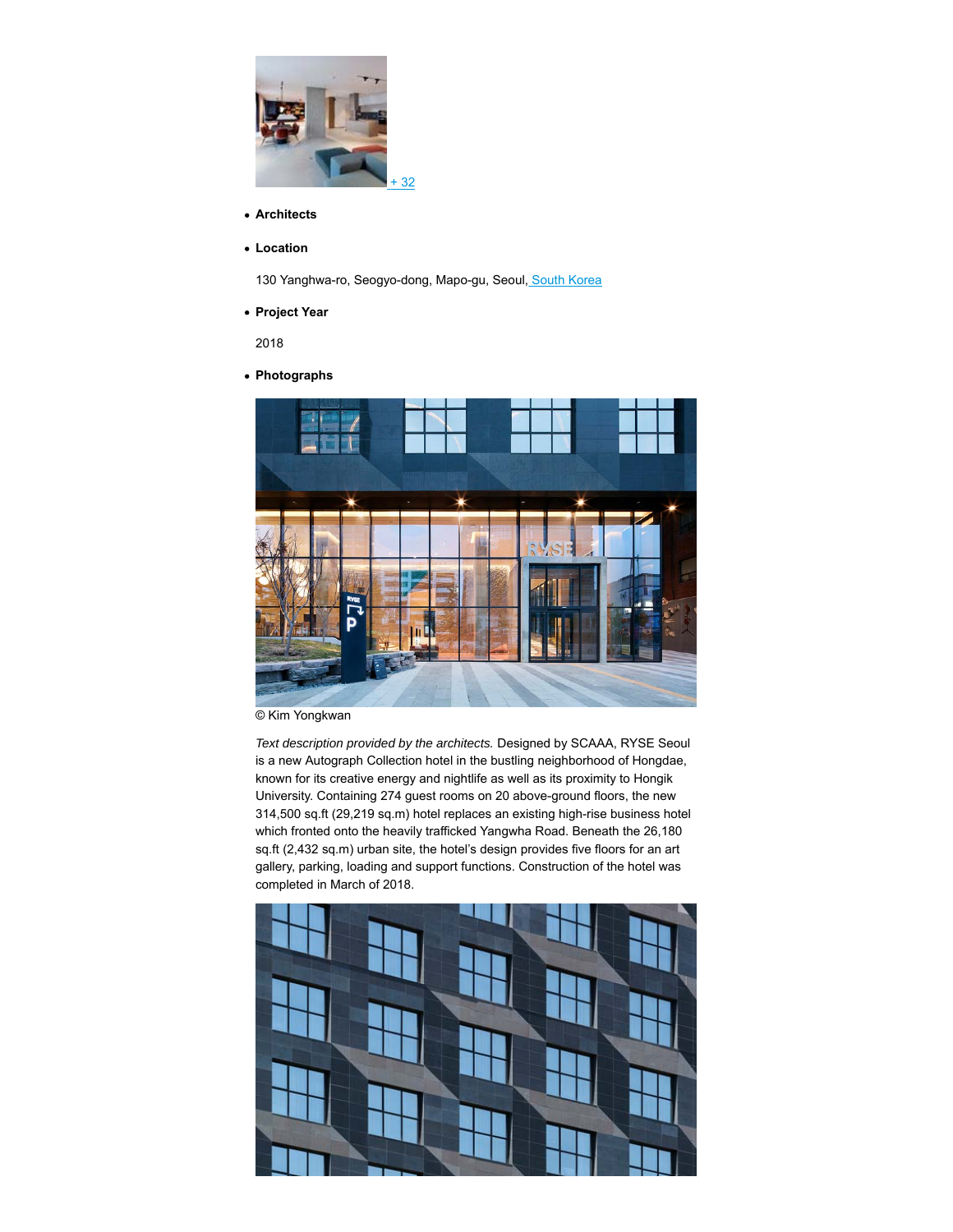

© Kim Yongkwan

From the early conceptual phase, the hotel design was intended to be a discreet backdrop to the activity of the neighborhood, addressing both the busy boulevard on one side and the eclectic energy of Hongdae on the other. Similar to many of the eclectic buildings of the surrounding neighborhood, where uses have evolved over time, the public functions of the hotel—main lobby, restaurant, lounges, meeting rooms, banquet space—extend up through the fifth floor in an unconventional layout, with private guest rooms beginning at the sixth floor.

#### © Kim Yongkwan

© Kim Yongkwan

Close to street level, generous glazing maximizes visual connections between guests, retail customers, and passersby. A pedestrian walkway which bisects the ground floor, while connecting the two public streets that frame the site, and large sections of street-facing operable openings in the retail cafe, also maximize permeability and interaction at the neighborhood level.

#### © Kim Yongkwan

#### © Kim Yongkwan

The outward appearance of the building is composed of a simple, elegant material palette of black granite and structurally glazed curtain wall. The facades of the upper floors of the hotel employ uninterrupted expanses of glass to reflect the changing character and texture of the neighborhood during the day and hint at the life within after sunset.

## © Kim Yongkwan

The granite facades seem to hover over the all-glass base of the building, and three different textured finishes are employed in a dynamic pattern that creates the illusion of three-dimensional space on the surface of the building. These elements—components of what SCAAA likes to refer to as "second look architecture"— are all intended to provide an evolving perception of the building; new aspects of the building's design can be revealed to observers over time.

© Kim Yongkwan

## **View the complete gallery**